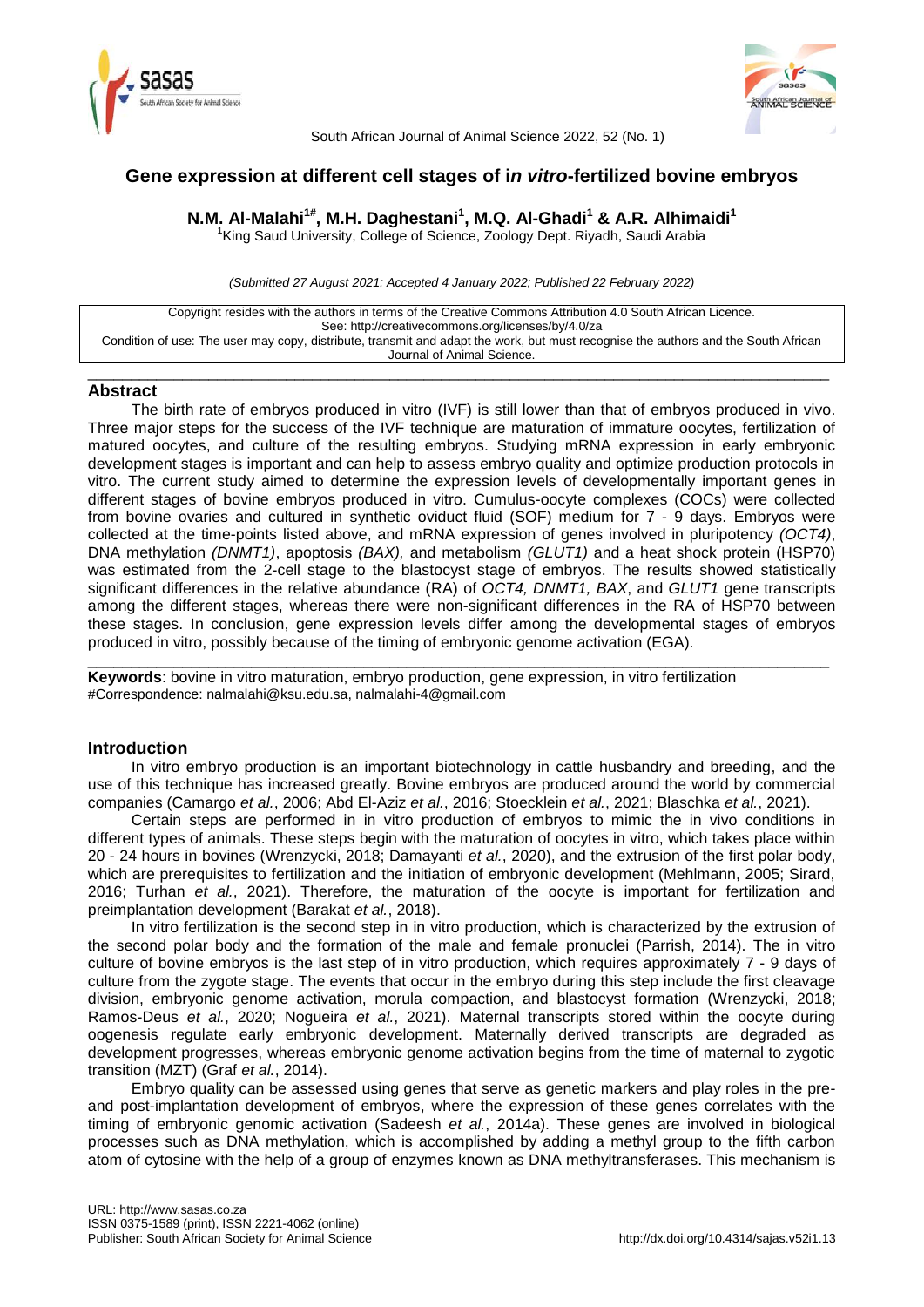critical in maintaining genome stability in preimplantation embryos (Sagirkaya *et al.*, 2006; Urbanek-Olejnik *et al.*, 2014; Uysal *et al.*, 2015; Chen & Zhang, 2020). Pluripotent cell populations are maintained by the gene *OCT4*, which belongs to the POU (Pit-Oct-Unc) transcription factor family. This transcription factor is required for maintaining inner cell mass pluripotency, which is present in all cells at the morula stage, and is downregulated in the trophectoderm of the bovine blastocyst (Kurosaka *et al.*, 2004; Hess *et al.*, 2019). Glucose transport across the cell plasma membrane as a primary source of energy is mediated by the transporter *GLUT1* gene. After entering embryonic cells, glucose is metabolized via glycolysis, which generates ATP. This metabolism increases with glucose uptake, which is correlated with the timing of compaction and blastulation (Lopes *et al.*, 2007; Ostrowska *et al.*, 2015).

During preimplantation, genomic stability is necessary in the embryo, which is achieved by the maintenance of normal methylation patterns (Urbanek-Olejnik *et al.*, 2014; Uysal *et al.*, 2015; Chen & Zhang, 2020), homeostasis via apoptosis initiation (Korsmeyer, 1999; Li *et al.*, 2009), and stress protection (Luft & Dix, 1999; Chen *et al.*, 2018), all of which are critical in embryo development. This study aimed to determine the gene expression levels of developmentally important genes in different stages of bovine embryos produced in vitro during the preimplantation period.

### **Materials and methods**

In vitro-fertilized bovine embryos were studied in different cleavage stages during the 7 - 9 days of culture. Three replicates of each embryonic stage (2-cell stage (18 embryos for each replicate), 4-cell stage (14 embryos), 8-16-cell stage (12 embryos), morula (8 embryos), and blastocyst (6 blastocysts) were collected and washed at least twice in 0.1% PVA-PBS, then frozen in 5 µl of the same solution and held at -80 °C until RNA was extracted. (De Oliveira *et al.*, 2005). The following genes were selected for the measurement of gene expression during the in vitro development of bovine embryos: *OCT4* (pluripotency gene), *DNMT1* (DNA methyltransferase), *BAX* (apoptosis gene), *GLUT1* (glucose transporter), and *HSP70* (heat shock protein).

Cumulus oocyte complexes (COCs) were obtained by aspirating follicles from bovine ovaries collected after slaughter (Im *et al.*, 1995; Galli *et al.*, 2003; Saadeldin & Jang, 2018; Lira *et al.*, 2020). After the COCs were washed in TCM-199 Earle's salt medium (Sigma M4530; Merck KGaA, Darmstadt, Germany) supplemented with 0.5 mM sodium pyruvate, 25 ug/ml gentamycin sulfate, 1 ug/ml estradiol-17β (Sigma E2758), 0.02 AU/mL FSH (Sigma F8174), 0.023 IU/mL LH (Sigma L5269), and 10% FBS, groups of 10 - 15 COCs were placed in 50 µl drops of maturation medium under mineral oil and cultured for 21 - 24 hours at 39 °C in an atmosphere of 5% CO<sup>2</sup> in air with maximum humidity (Plourde *et al.*, 2012; Cánepa *et al.*, 2014a; Sprícigo *et al.*, 2016; Ferré *et al.*, 2020) (Figure 1). TCM-199 was used as the maturation medium. Photomicrographs of the oocytes and embryos were produced with a cell phone camera and an inverted microscope at 200x and 400x magnifications.



**Figure 1** In vitro maturation of oocytes: a) immature oocytes after collection, b) mature oocytes after 21–24 hours of maturation, c) mature oocytes, d) fertilized oocytes.

Frozen bull semen was thawed in 37 °C water and transferred to a discontinuous Percoll gradient (2 mL of 45% Percoll over 2 mL of 90% Percoll) (Machado *et al.*, 2009; Saadeldin & Jang, 2018; Vega *et al.*, 2018; Aguiar *et al.*, 2019; Sá *et al.*, 2020; Maziero *et al.*, 2020; Nogueira *et al.*, 2021). Then, the samples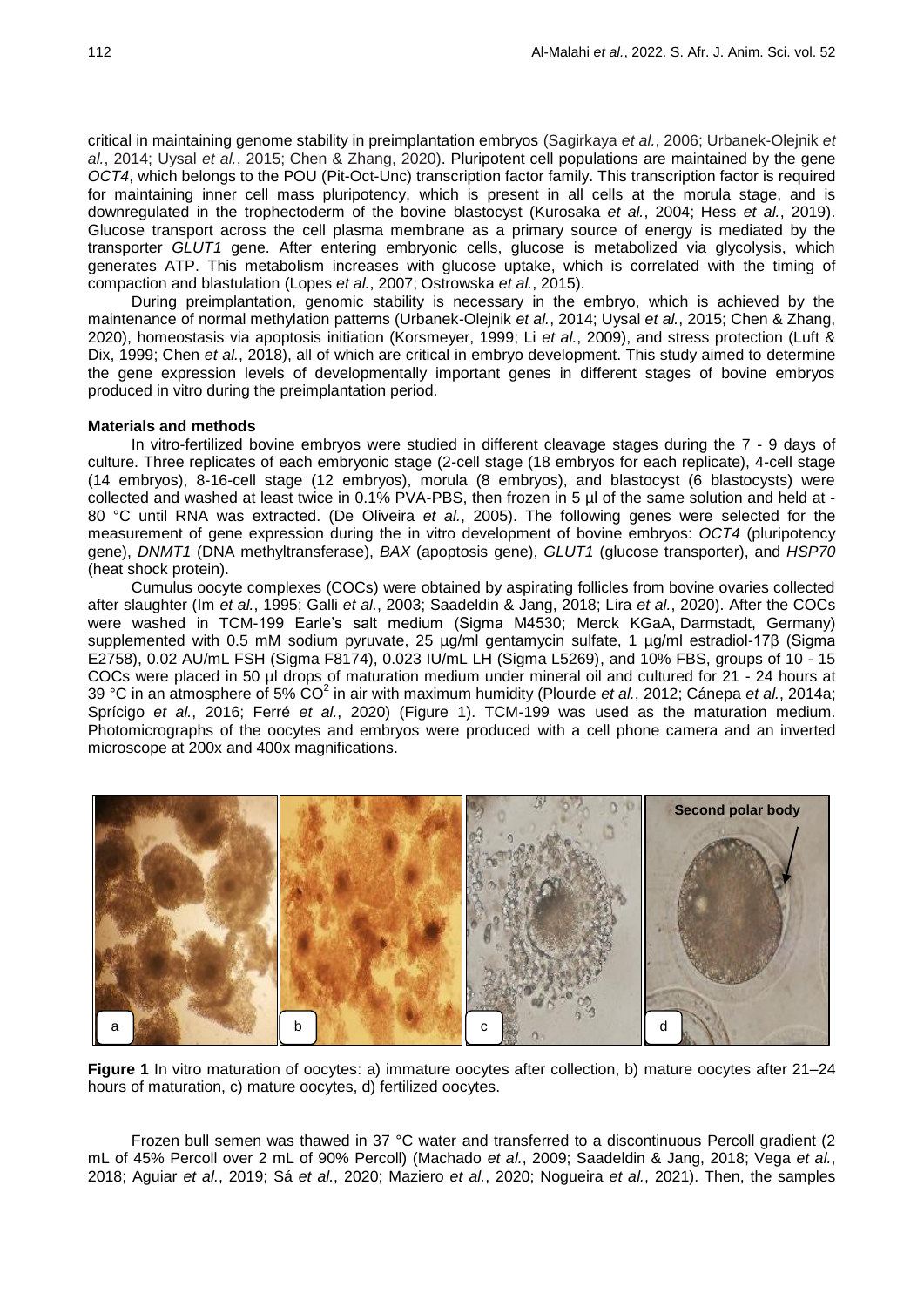were centrifuged at 700 g for 30 min at room temperature (Daniels *et al.*, 2000). The supernatant was discarded, and the spermatozoon pellet was resuspended in in vitro fertilization media (IVF-B.O) and kept in an incubator for three hours in a humidified atmosphere of 5%  $CO^2$  at 39 °C to increase capacitation. After 3 hours, sperm were counted using a hemocytometer and prepared at a final concentration of  $2x10^6$  cells/ml (Plourde *et al.*, 2012; Cánepa *et al.*, 2014a; Sprícigo *et al.*, 2016; Sá *et al.*, 2020).

Matured COCs were washed and transferred to 60 mm Petri dishes in 10 drops of 50 µl each per dish, which were then covered with embryo-tested mineral oil. Ten to 15 oocytes were cultured in each droplet of in vitro fertilization medium (IVF-BO) supplemented with 1.25 mM pyruvate, 25 µg/ml gentamycin, 11.12 µg/mL heparin (Sigma H3149), and 3 mg/ml bovine serum albumin (Sigma A6003). Finally, motile sperm were prepared before being added to the COCs at a final concentration of  $2x10^6$  cells/mL, with 24 hours coincubation in a humidified atmosphere of 5% CO<sub>2</sub> at 39 °C (Cánepa *et al.*, 2014a).

Fertilized and unfertilized COCs were mechanically denuded by repeated pipetting with a glass Pasteur pipette in a hyaluronidase enzyme solution to completely remove cumulus cells and were washed in the in vitro culture medium (IVC-SOF) (Caisson IVL05). Then, 20 - 25 zygotes were cultured in a droplet of the IVC-SOF supplemented with 0.34 mM sodium pyruvate, 1 mM L-glutamine, 50X MEM-essential amino acids (Sigma B6766), 100X MEM nonessential amino acids (Sigma M7145), 3 mg/mL BSA (Sigma A6003), 25 µg/ml gentamycin, 1.5 mM glucose, and 1 µg/ml EDTA in a 35 mm Petri dish, and the drops were covered with embryo-tested mineral oil. Embryos were cultured in an incubator for 7 - 9 days at 39 °C in 5%  $CO<sub>2</sub>$ , 5%  $O<sub>2</sub>$ , and 90% N<sub>2</sub> atmosphere with high humidity inside the incubation chamber (Rodríguez-Alvarez *et al.*, 2010; Cánepa *et al.*, 2014a).

The RNA was isolated from the embryos with the PureLink™ RNA mini kit (Cat. no. 12183-018A, Thermo Fisher Scientific, Waltham, Massachusetts, USA). Then 0.4 ml lysis buffer was added to each sample, followed by vortexing, and RNA was purified according to the manufacturer's instructions. Complementary DNA (cDNA) was synthesized with a high-capacity cDNA reverse transcription kit (Cat. no. 4368814, Thermo Fisher Scientific), with 10 μl RNA, 2 μl of 10X RT buffer, 2 μl random primers, 0.8 μl dNTP mix (100 mM), 1 μl multiscribe reverse transcriptase and 4.2 μl nuclease-free H<sub>2</sub>O were mixed in a 200 μl polymerase chain reaction (PCR) tube. Then, the samples were placed in a thermocycler according to the following program: 25 °C for 10 min, 37 °C for 120 min, and 85 °C for 5 min. The synthesized cDNA was stored at −20 °C prior to real-time PCR.

Amplification with SYBR green master mix (Thermo Fisher Scientific) was performed on an Applied Biosystems ViiA 7 real-time PCR system (Thermo Fisher Scientific) in a 12.5 μl reaction to assess the gene expression of *OCT4, DNMT1, BAX, GLUT1,* and *HSP70* relative to that of the housekeeping gene glyceraldehyde-3-phosphate dehydrogenase *(GAPDH).* Forward and reverse primers used in these assays are shown in Table 1. All genes of interest were analysed in duplicate in clear 96-well plates containing multiple samples. Amplification was carried out in a 12.5 μl reaction mixture containing 6.25 μl of SYBR Green, 0.25 μl of each forward and reverse primer, 2 μl of cDNA template, and 3.75 μl of nuclease-free water. The RT–PCR program was as follows: 50 °C for 2 min; 95 °C for 10 min; 40 cycles of denaturation at 95 °C for 15 seconds, annealing at 60 °C for 1 min and extension at 95 °C for 15 seconds; and a final extension at 60 °C for 1 min.

| Gene              | Forward (F) and Reverse (R) Primer<br>Sequences (5-3)  | <b>Accession Number</b> | Function                  | References                          |
|-------------------|--------------------------------------------------------|-------------------------|---------------------------|-------------------------------------|
|                   |                                                        |                         |                           |                                     |
| <b>GAPDH</b>      | F: GGTTGTCTCCTGCGACTTCAA<br>R: AATGCCAGCCCCAGCAT       | NM 001034034.1          | Reference gene            | (Cánepa et al., 2014a)              |
| OCT4              | F: GGTTCTCTTTGGAAAGGTGTTC<br>R: ACACTCGGACCACGTCTTTC   | NM174580                | Pluripotency              | (Rodríguez-Alvarez et<br>al., 2010) |
| DNMT <sub>1</sub> | F: TTCGGAACTTCGTCTCCTTCA<br>R: GCCAAAGGTGCACTGGTACC    | AY173048                | <b>DNA</b><br>methylation | (Amarnath et al., 2007)             |
| <b>BAX</b>        | F: GCGCATCGGAGATGAATTG<br>R: CCAGGTGAAGTTGCCGTCAGA     | U92569                  | Apoptosis                 | (Amarnath et al., 2007)             |
| GLUT <sub>1</sub> | F: CTGATCCTGGGTCGCTTCA<br>R: GGATACCTCCCCCACGTACA      | M60448                  | Glucose<br>transporter    | (Amarnath et al., 2007)             |
| HSP70             | F: AGCAAAGAACCAAGTCGCAATG<br>R: AAGGTAGGCTTCTGCGATTTCC | BC105182                | <b>Stress</b>             | (Rodríguez-Alvarez et<br>al., 2010) |
|                   |                                                        |                         |                           |                                     |

**Table 1** Primers that were used to amplify the selected genes by real-time polymerase chain reaction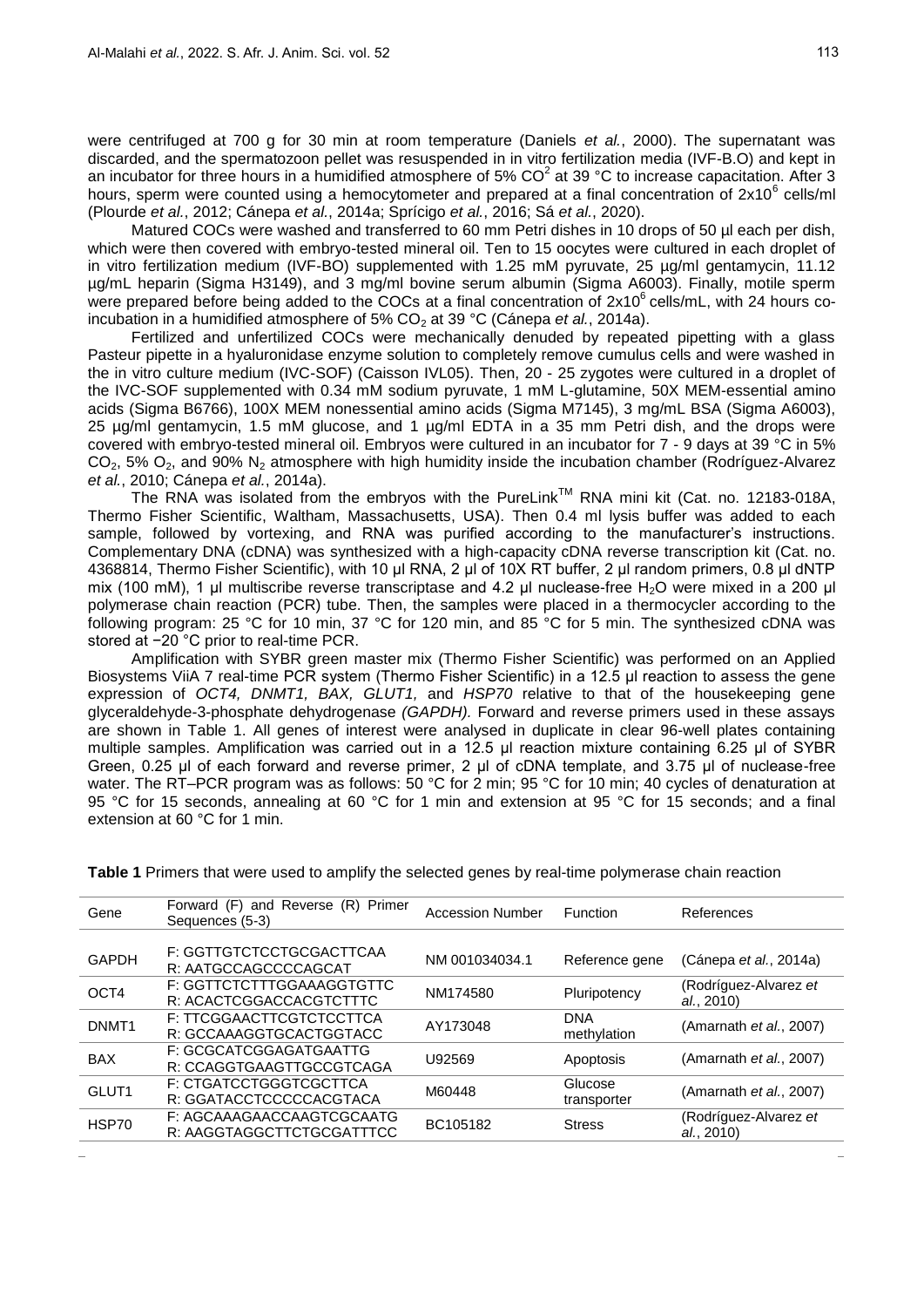The comparative CT method (Schmittgen & Livak, 2008) was used for the relative quantification of target gene expression levels, which were normalized to the reference *GAPDH* gene. The ΔCT value was obtained by subtracting the GAPDH CT value for each sample from the target gene CT value. The ΔΔCT value was calculated by using the highest sample method ΔCT as an arbitrary constant, which was subtracted from all other ΔCT sample values. The changes in the gene expression of the target genes were determined by using the 2-ΔΔCT formula (Amarnath *et al.*, 2007; EM *et al.*, 2014).

Statistical analysis was performed with SPSS 20 software. For the analysis of relative differential gene expression (IVP) in bovine embryos, differences among means were analysed by one-way ANOVA, followed by multiple pairwise comparisons using Duncan's test. Data were presented as the mean ± standard error). *P-*values of less than 0.05 were considered significant (EM *et al.*, 2014).

### **Results and Discussion**

Representative photomicrographs of the IVF bovine embryos at different stages from the 2-cell stage to the blastula stage are shown in Figure 2**.**



**Figure 2** Photographs of bovine in vitro embryo development at different cell stages: a) 2-cell stage, b) 4-cell stage, c) 8-cell stage, d) 16-cell stage**,** e) morula, f) blastocyst.

The *OCT4, DNMT1, BAX, GLUT1*, and *HSP70* transcripts were detected in several cleavage stages of bovine embryos collected on different days of culture, including the 2-cell, 4-cell, 8 - 16 cell, morula, and blastocyst stages (Figure 2). The expression of the OCT4 gene was significantly higher in the morula stage than in the other stages according to the findings. Furthermore, relative to the earlier stages, the expression of the *DNMT1* gene increased significantly in the 4-cell stage. BAX gene expression was significantly higher in the 4-cell stage than in the morula and blastocyst stages, but its level was nonsignificant in the 2- and 8- 16-cell stages. The GLUT1 gene showed much higher expression in the morula stage than in the other stages. There were no significant differences in the expression of the HSP70 gene at any stage (Figure 3).

Embryonic genome activation occurs in waves with the timing varying by species; it occurs at the 2 cell stage in mouse embryos, the 4 - 8-cell stage in pig embryos, the 8 - 16-cell stage in bovine embryos (Sirard, 2012), and the 4 - 8-cell stage in humans (Braude *et al.*, 1988).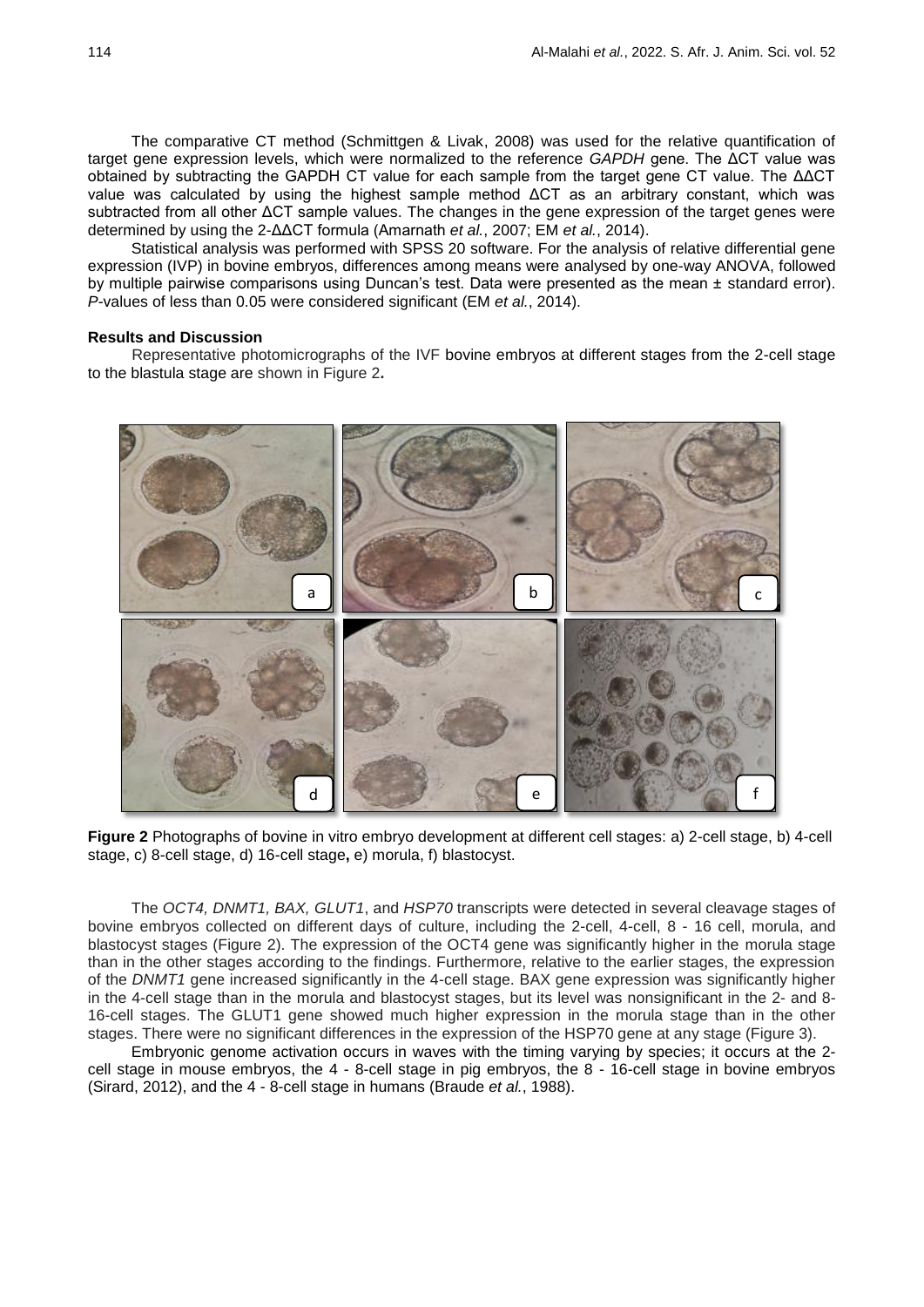

**Figure 3** Comparison of *OCT4, DNMT1, BAX, GLUT1,* and *HSP70* gene expression in different embryonic stages

The genes studied in this work play a crucial role in early embryonic development, and the current findings revealed changes in gene expression levels at different stages of embryonic development before and after embryonic genome activation. Some of these genes were down-regulated or up-regulated at distinct cell stages, which could be because of oxidative stress under the culture conditions, high maternal genome storage, or the expression of other genes that could alter the expression of these genes (Graf *et al.*, 2014; Sadeesh *et al.*, 2014a).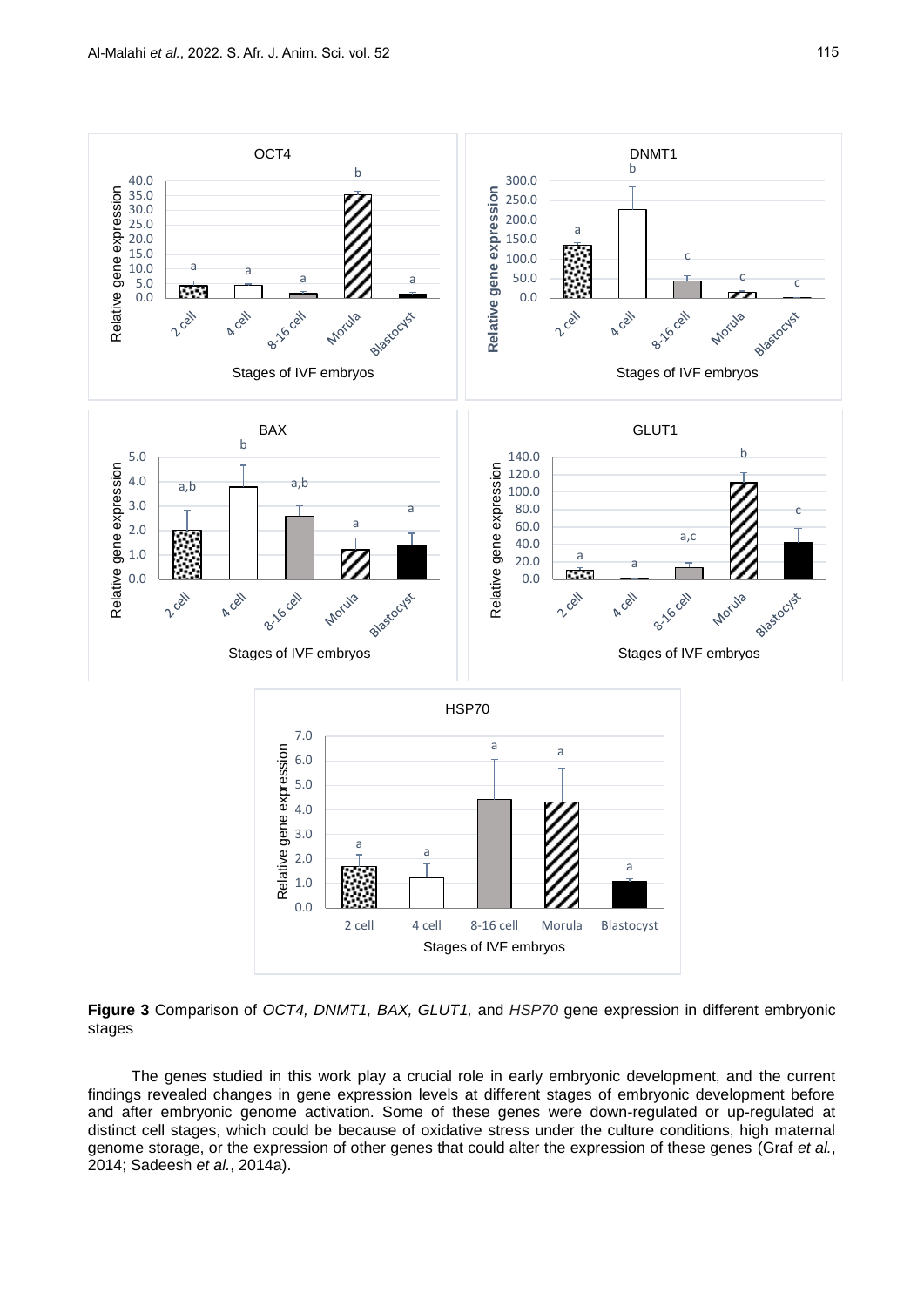The *OCT4* gene is important for the maintenance of a pluripotent cell population in preimplantation embryos (Kurosaka *et al.*, 2004; Hess *et al.*, 2019), and the expression of this gene was significantly higher in the morula stage than in the other examined stages. This result agrees with those of Kurosaka *et al.* (2004), who showed that the OCT4 transcript level starts to increase after embryonic genome activation and presents a sharp increase after compaction. Therefore, this gene is present in all cells of the morula stage and is downregulated in the trophectoderm (TE) of bovine blastocysts. These differences may explain the decrease in the expression of this gene in the blastocyst. The DNMT1 protein is responsible for DNA methylation, which is essential to normal embryonic development and cellular differentiation by silencing differentiation-associated genes and activating the critical genes for embryo development (Sagirkaya *et al.*, 2006; Uysal *et al.*, 2018). The expression of this gene in the 2- and 4-cell stages was significantly higher than in the other stages (8 - 16-cell, morula, and blastocyst), which showed gradual decreases in expression relative to the 2- and 4-cell stages. This result was consistent with those of Duan *et al.* (2019), who reported that although large amounts of DNMT1 mRNA were stored in oocytes, the DNMT1 mRNA level remained very low after embryonic genome activation in bovine embryos (Graf *et al.*, 2014). This result was similar to the findings of Hou *et al.* (2007), who showed that the methylation level decreased after the 8-cell stage and that this decrease continued through the morula stage. Furthermore, expression was higher in the 4-cell stage than in the 2-cell stage, indicating that DNMT1 expression may have increased to suppress the expression of genes whose expression was not needed at this stage and to maintain the stability of gene expression states (Dor & Cedar, 2018).

Apoptosis induced by the expression of the *BAX* gene occurs in response to environmental stressors as a normal feature of pre-implantation development (Matwee *et al.*, 2000; Fahrudin *et al.*, 2002). The current study revealed that although the expression of the *BAX* gene was greatest at the 4-cell stage it was not significantly higher than that in the 2-cell, 8-cell, and 16-cell stages, but was significantly higher than that at the morula and blastocyst stages. These results are not in accord with those of EM *et al.* (2014), who reported that apoptosis was first observed in bovine in vitro-fertilized embryos at the 8- to 16-cell stages. However, these results do agree with the findings of other researchers (Byrne *et al.*, 1999; Fahrudin *et al.*, 2002) that suboptimal conditions in the culture system can induce apoptosis in bovine embryos produced in vitro and with the observation of cell death resistance gene expression reported by Hardy (1997). These findings may be explained by the observation of Cánepa *et al.* (2014b) that there is an interaction between HSP70 and BAX gene expression, possibly as a result of stress conditions, causing apoptosis to occur in embryos and thus increasing the expression of HSP70 while BAX expression is down-regulated to protect the embryos.

The cyto-protective factor HSP70 helps embryos recover from stress-induced damage (Cánepa *et al.*, 2014b). This study revealed non-significant increased expression of HSP70 in the 8 to 16-cell and morula stages relative to the 2- and 4-cell and blastocyst stages. These results are consistent with those of Luft and Dix (1999), who reported that HSP70 was expressed beginning in the embryonic period for gene activation in cleavage-stage embryos. Thus, embryos at different developmental stages are exposed to a wide range of environmental stressors leading to the expression of HSP70.

The GLUT1 gene plays an important role in the diffusion of glucose across the cell plasma membrane, and glucose is an important energy substrate for the development of embryos (Lopes *et al.*, 2007; Ostrowska *et al.*, 2015; Arhin *et al.*, 2018). A significant sharp increase in *GLUT1* gene expression was observed in the morula stage relative to the other stages. This result was corroborated by previous findings (Lequarre *et al.*, 1997), which showed that glucose metabolism in bovine embryos is low during the first cleavages and increases sharply after the resumption genomic activity (8 - 16 cells). Other authors (Lopes *et al.*, 2007) reported that during compaction and blastocyst formation glucose uptake by the embryo increases and causes increased expression of *GLUT1*. The expression of GLUT1 also increased in the blastocyst stage but was not significantly higher than in the morula stage of development. There was a non-significant difference relative to the 8-16-cell stage, which may be in accord with the return to higher levels of Glut-1 in trophectoderm cells compared with the inner cell mass cells reported in (Wrenzycki *et al.*, 2003) and agrees with the findings of Wrenzycki *et al.* (2003) and Lopes *et al.* (2007).

# **Conclusions**

The results of this work indicated that the levels of gene expression differ between different cell stages in embryos produced in vitro due either to the timing of embryonic genome activation or to in vitro conditions that alter the expression level of genes. This gene expression is important in early development to assess the normality of bovine embryos produced in vitro. The longer-term application is development of biomarkers for success of in vitro production of embryos (i.e., embryo quality). These biomarkers could be applied to research studies testing different in vitro embryo production strategies on reproductive success.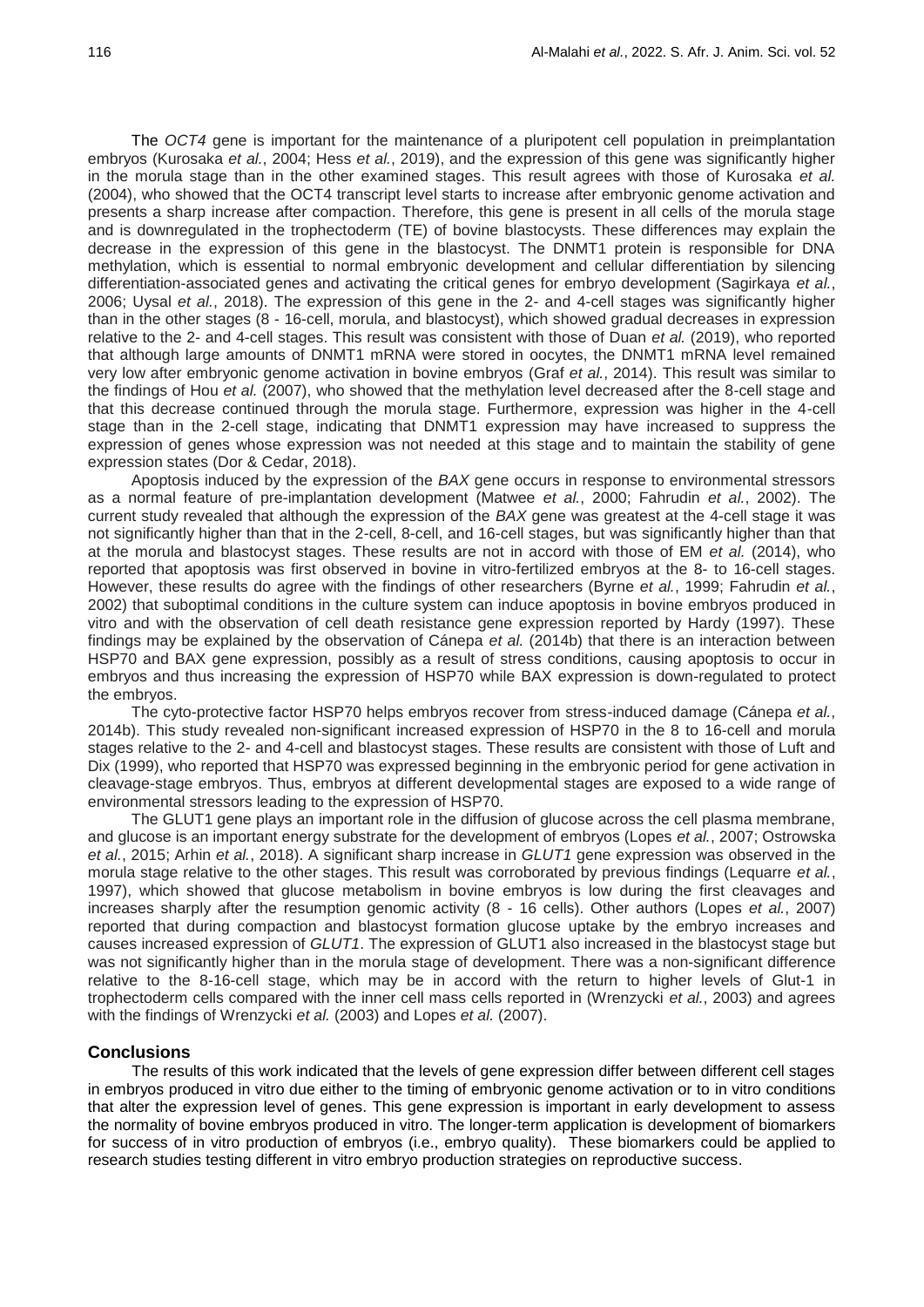#### **Acknowledgments**

The authors sincerely acknowledge the Researcher Support Project (RSP 2021/232) for funding this work at King Saud University, Riyadh, Saudi Arabia. In addition, the authors thank the Researcher Support Service Unit at King Saud University for their help with techniques and the review of this manuscript. Our appreciation and thanks also go to the Central Riyadh slaughterhouse for their help in collecting bovine ovary samples.

### **Authors' Contributions**

All of the authors contributed to the conceptualization of this study, NMA-M and MQA-G collected the samples and conducted the laboratory analyses, NMA-M performed the statistical analysis, interpreted the results and drafted the manuscript; MHD and ARA reviewed and edited the article, and ARA administered the project.

#### **Conflicts of Interest Declaration**

The authors of this manuscript have declared that there is no conflict of interest pertaining to this work.

### **References**

- Abd El-Aziz, A.H., Mahrous, U.E., Kamel, S.Z. & Sabek, A.A., 2016. Factors influencing in vitro production of bovine embryos: A review. Asian J. Anim. Vet. Adv. 11, 737-756. https://doi.org/10.3923/ajava.2016.737.756
- Aguiar, G.B., Caldas-Bussiere, M.C., Maciel, V.L., de Carvalho, C.S.P. & de Souza, C.L.M., 2019. Association of Larginine with heparin on the sperm capacitation improves in vitro embryo production in bovine. Anim. Reprod. 16, 938-944. https://doi.org/10.21451/1984-3143-AR2019-0022
- Amarnath, D., Li, X., Kato, Y. & Tsunoda, Y., 2007. Gene expression in individual bovine somatic cell cloned embryos at the 8-cell and blastocyst stages of preimplantation development. J. Reprod. Dev. 53, 1247-63. https://doi.org/10.1262/jrd.19096
- Arhin, S.K., Lu, J., Xi, H. & Jin, X., 2018. Energy requirements in mammalian oogenesis. Cell. Mol. Biol. 64, 12-19. https://doi.org/10.14715/cmb/2018.64.10.3
- Barakat, I.A.H., Alajmi, R.A., Zoheir, K.M.A., Salem, L.M. & Al-Hemidiy, A.R., 2018. Gene expression and maturation evaluation of sheep oocytes cultured in medium supplemented with natural antioxidant source. South African J. Anim. Sci. 48, 261-270. https://doi.org/10.4314/sajas.v48i2.7
- Blaschka, C., Diers, S., Aravina, M., Geisler, S., Schuler, G. & Tetens, J., 2021. Evaluation of a small volume oil‐free in vitro production system for bovine embryos. Vet. Med. Sci. 00, vms3.42. https://doi.org/10.1002/vms3.428
- Braude, P., Bolton, V. & Moore, S., 1988. Human gene expression first occurs between the four- and eight-cell stages of preimplantation development. Nature 332, 459-461. https://pubmed.ncbi.nlm.nih.gov/3352746/
- Byrne, A.T., Southgate, J., Brison, D.R. & Leese, H.J., 1999. Analysis of apoptosis in the preimplantation bovine embryo using TUNEL. J. Reprod. Fertil. 117, 97-105. https://doi.org/10.1530/jrf.0.1170097
- Camargo, L., Viana, J., Sá, W., Ferreira, A., Ramos, A. & Vale Filho, V., 2006. Factors influencing in vitro embryo production. Anim. Reprod 3, 19-28. http://www.cbra.org.br/pages/publicacoes/animalreproduction/issues/download/AR072%20Camargo%20pag19- 28.pdf
- Cánepa, M.J., Ortega, N.M., Monteleone, M.C., Mucci, N., Kaiser, G.G., Brocco, M. & Mutto, A., 2014a. Expression profile of genes as indicators of developmental competence and quality of in vitro fertilization and somatic cell nuclear transfer bovine embryos. PLoS One 9, 1-8. https://doi.org/10.1371/journal.pone.0108139
- Chen, B., Feder, M.E. & Kang, L., 2018. Evolution of heat-shock protein expression underlying adaptive responses to environmental stress. Mol. Ecol. 27, 3040-3054. https://doi.org/10.1111/mec.14769.
- Chen, Z. & Zhang, Y., 2020. Role of mammalian DNA methyltransferases in development. Annu. Rev. Biochem. 89, 135–158 https://doi.org/10.1146/annurev-biochem-103019-102815.
- Damayanti, E., Sonjaya, H., Hasbi, H. & Baco, S., 2020. Strategies to increase growth early embryo stages of bovine in achieving blastocysts in vitro: A review. IOP Conf. Ser. Earth Environ. Sci. 492, 012082. https://doi.org/10.1088/1755-1315/492/1/012082
- Daniels, R., Hall, V. & Trounson, A. O., 2000. Analysis of gene transcription in bovine nuclear transfer embryos reconstructed with granulosa cell nuclei. Biol. Reprod. 63, 1034-1040. https://doi.org/10.1095/biolreprod63.4.1034
- De Oliveira, A.T.D., Lopes, R.F.F. & Rodrigues, J.L., 2005. Gene expression and developmental competence of bovine embryos produced in vitro under varying embryo density conditions. Theriogenology 64, 1559-1572. https://doi.org/10.1016/j.theriogenology.2005.03.019
- Dor, Y. & Cedar, H., 2018. Principles of DNA methylation and their implications for biology and medicine. Lancet 392, 777-786. https://doi.org/10.1016/S0140-6736(18)31268-6
- Duan, J., Zhu, L., Dong, H., Zheng, X., Jiang, Z., Chen, J. & Tian, X.C., 2019. Analysis of mRNA abundance for histone variants, histone- and DNA-modifiers in bovine in vivo and in vitro oocytes and embryos. Sci. Rep. 9, 1-13. https://doi.org/10.1038/s41598-018-38083-4
- EM, S., Kataria, M., Balhara, S. & Yadav, P.S., 2014a. Expression profile of developmentally important genes between hand-made cloned buffalo embryos produced from reprogramming of donor cell with oocytes extract and selection of recipient cytoplast through brilliant cresyl blue staining and in vitro fertilized embryos. J. Assist. Reprod. Genet. 31, 1541-1552. https://doi.org/10.1007/s10815-014-0316-y
- Fahrudin, M., Otoi, T., Karja, N.W.K., Mori, M., Murakami, M. & Suzuki, T., 2002. Analysis of DNA fragmentation in bovine somatic nuclear transfer embryos using TUNEL. Reproduction 124, 813-819. https://doi.org/10.1530/rep.0.1240813
- Ferré, L.B., Kjelland, M.E., Strøbech, L.B., Hyttel, P., Mermillod, P. & Ross, P.J., 2020. Review: Recent advances in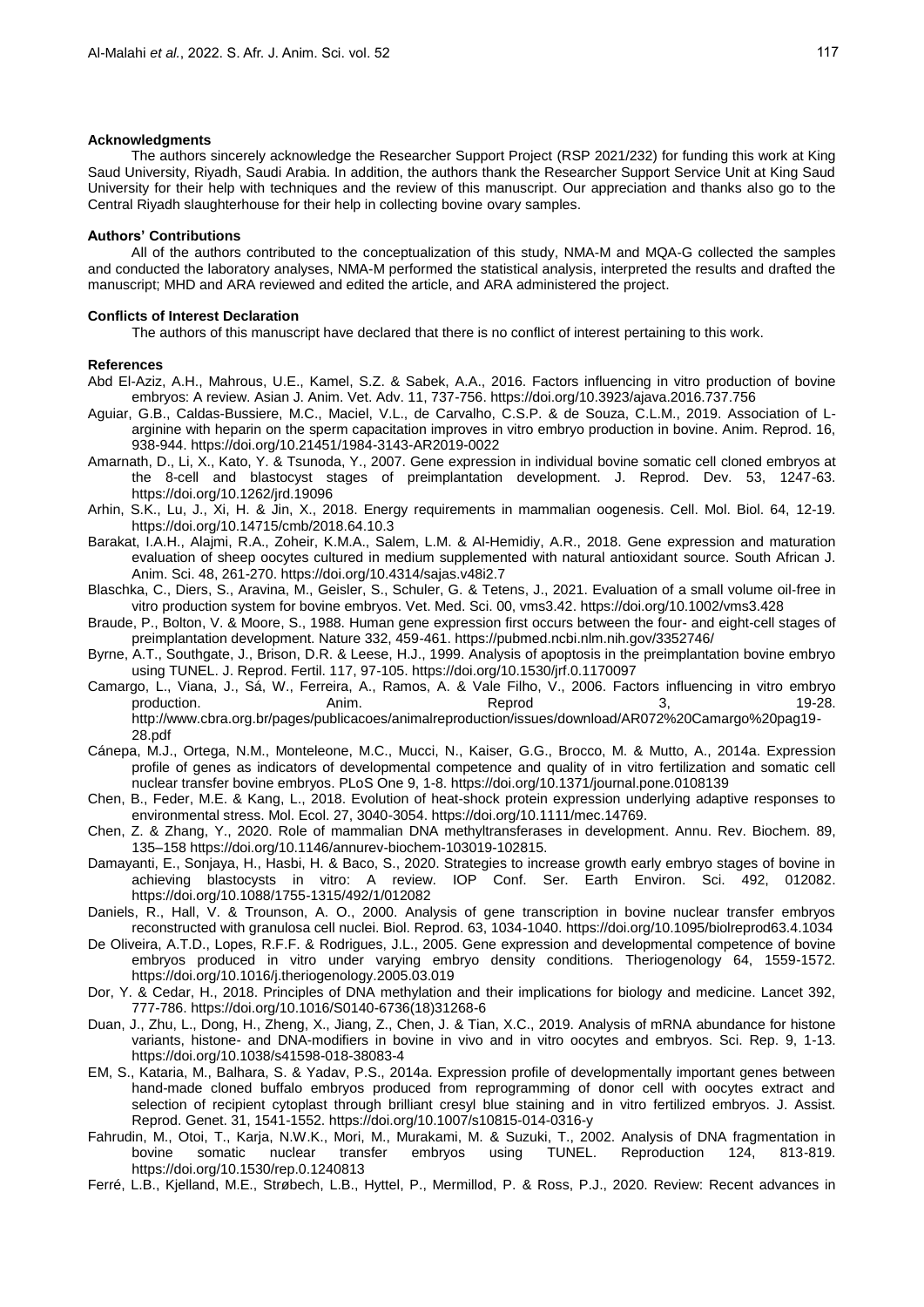bovine in vitro embryo production: Reproductive biotechnology history and methods. Animal 14, 991-1004 https://doi.org/10.1017/S1751731119002775

- Galli, C., Duchi, R., Crotti, G., Turini, P., Ponderato, N., Colleoni, S., Lagutina, I. & Lazzari, G., 2003. Bovine embryo technologies. Theriogenology 59, 599-616. https://doi.org/10.1016/S0093-691X(02)01243-8
- Graf, A., Krebs, S., Zakhartchenko, V., Schwalb, B., Blum, H. & Wolf, E., 2014. Fine mapping of genome activation in bovine embryos by RNA sequencing. Proc. Natl. Acad. Sci. USA., 111, 4139-4144. https://doi.org/10.1073/pnas.1321569111
- Hardy, K., 1997. Cell death in the mammalian blastocyst. Mol. Hum. Reprod. 3, 919-925. https://doi.org/10.1093/molehr/3.10.919
- Hess, D. L., Kelly-Goss, M. R., Cherepanova, O. A., Nguyen, A. T., Baylis, R. A., Tkachenko, S., Annex, B. H., Peirce, S. M. & Owens, G. K., 2019. Perivascular cell-specific knockout of the stem cell pluripotency gene Oct4 inhibits angiogenesis. Nat. Commun. 10, 1–15. https://doi.org/10.1038/s41467-019-08811-z
- Hou, J., Liu, L., Lei, T. H., Cui, X. H., An, X. R. & Chen, Y. F., 2007. Genomic DNA methylation patterns in bovine preimplantation embryos derived from in vitro fertilization. Sci. China, Ser. C Life Sci. 50, 56-61. https://doi.org/10.1007/s11427-007-0003-7.
- Im, K. S., Kim, H. J., Chung, K. M., Kim, H. S. & Park, K. W., 1995. Effects of ovary type, oocyte grade, hormone, sperm concentration and fertilization medium on in vitro maturation, fertilization and development of bovine follicular oocytes. Asian-Australasian J. Anim. Sci. 8, 123–127. https://doi.org/10.5713/ajas.1995.123
- Korsmeyer, S. J., 1999. BCL-2 gene family and the regulation of programmed cell death. Cancer Res. 59, 1693-1701. https://doi.org/10.1016/0165-4608(96)85244-7
- Kurosaka, S., Eckardt, S. & McLaughlin, K.J., 2004. Pluripotent lineage definition in bovine embryos by Oct4 transcript localization. Biol. Reprod. 71, 1578-1582. https://doi.org/10.1095/biolreprod.104.029322
- Lequarre, A.S., Grisart, B., Moreau, B., Schuurbiers, N., Massif, A. & Dessy, F., 1997. Glucose metabolism during bovine preimplantation development: Analysis of gene expression in single oocytes and embryos. Mol. Reprod. Dev. 48, 216-226.

https://onlinelibrary.wiley.com/doi/10.1002/(SICI)1098-2795(199710)48:2%3C216::AID-MRD9%3E3.0.CO;2-V

- Li, H. J., Liu, D.J., Cang, M., Wang, L.M., Jin, M.Z., Ma, Y.Z. & Shorgan, B., 2009. Early apoptosis is associated with improved developmental potential in bovine oocytes. Anim. Reprod. Sci. 114, 89-98. https://pubmed.ncbi.nlm.nih.gov/19008057/
- Lira, A. da S., Chaves, R. de M., Moraes Junior, F. de J., Costa Junior, S.H., Amaral, B.K.L. do & Trovão, H.M.P. 2020. Use of melatonin in the in vitro production of bovine embryos. Rev. Bras. Saúde e Produção Anim. 21, 1-9. https://doi.org/10.1590/s1519-9940210322020
- Lopes, A.S., Wrenzycki, C., Ramsing, N.B., Herrmann, D., Niemann, H., Løvendahl, P., Greve, T. & Callesen, H., 2007. Respiration rates correlate with mRNA expression of G6PD and GLUT1 genes in individual bovine in vitroproduced blastocysts. Theriogenology 68, 223-236. https://doi.org/10.1016/j.theriogenology.2007.04.055
- Luft, J.C. & Dix, D.J., 1999. Hsp70 expression and function during embryogenesis. Cell Stress Chaperones 4, 162-70.
- Machado, G.M., Carvalho, J.O., Filho, E.S., Caixeta, E.S., Franco, M.M., Rumpf, R. & Dode, M.A.N., 2009. Effect of Percoll volume, duration and force of centrifugation, on in vitro production and sex ratio of bovine embryos. Theriogenology 71, 1289-1297. https://doi.org/10.1016/j.theriogenology.2009.01.002
- Matwee, C., Betts, D.H. & King, W.A., 2000. Apoptosis in the early bovine embryo. Zygote 8, 57-68. https://doi.org/10.1017/S0967199400000836
- Maziero, R.R.D., Guaitolini, C.R.D.F., Paschoal, D.M., Crespilho, A.M., Monteiro, B.A., Lima, J.S. De, Sestari, D.A.O. & Landim-Alvarenga, F.D.C., 2020. Treatment with roscovitine and butyrolactone I prior to in vitro maturation alters blastocyst production. Zygote 28, 24-31. https://doi.org/10.1017/S0967199419000571
- Mehlmann, L.M., 2005. Stops and starts in mammalian oocytes: Recent advances in understanding the regulation of meiotic arrest and oocyte maturation. Reproduction 130, 791-799. https://doi.org/10.1530/rep.1.00793
- Nogueira, B.G.R., Souza, L.F.A. de, Puelker, R.Z., Giometti, I.C., Firetti, S.M.G., Dias, T.S. dos S.B. & Castilho, C., 2021. Factors affecting the in vitro production of bovine embryos in a commercial program. Res. Soc. Dev. 10, e16110212264. https://rsdjournal.org/index.php/rsd/article/view/12264
- Ostrowska, M., Jarczak, J. & Zwierzchowski, L., 2015. Glucose transporters in cattle A review. Anim. Sci. Pap. Reports 33, 191-212.
- Parrish, J.J., 2014. Bovine in vitro fertilization: In vitro oocyte maturation and sperm capacitation with heparin. Theriogenology 81, 67-73. https://doi.org/10.1016/j.theriogenology.2013.08.005
- Plourde, D., Vigneault, C., Laflamme, I., Blondin, P. & Robert, C., 2012. Cellular and molecular characterization of the impact of laboratory setup on bovine in vitro embryo production. Theriogenology 77, 1767-1778.e1. https://doi.org/10.1016/j.theriogenology.2011.12.021
- Ramos-Deus, P., Santos Nascimento, P., Vieira, J.I.T., Chaves, M.S., Albuquerque, K.A., Ferreira-Silva, J.C., Grázia, J.G.V., Santos Filho, A.S., Batista, A.M., Teixeira, V.W.& Oliveira, M.A.L., 2020. Application of platelet-rich plasma in the in vitro production of bovine embryos. Trop. Anim. Health Prod. 52, 2931-2936. https://doi.org/10.1007/s11250-020-02307-5
- Rodríguez-Alvarez, L., Sharbati, J., Sharbati, S., Cox, J.F., Einspanier, R. & Castro, F.O., 2010. Differential gene expression in bovine elongated (Day 17) embryos produced by somatic cell nucleus transfer and in vitro fertilization. Theriogenology 74, 45-59. https://doi.org/10.1016/j.theriogenology.2009.12.018.
- Sá, N.A.R., Vieira, L.A., Ferreira, A.C.A., Cadenas, J., Bruno, J.B., Maside, C., Sousa, F.G.C., Cibin, F.W.S., Alves, B.G., Rodrigues, A.P.R., Leal-Cardoso, J.H., Gastal, E.L. & Figueiredo, J.R., 2020. Anethole supplementation during oocyte maturation improves in vitro production of bovine embryos. Reprod. Sci. 27, 1602-1608.